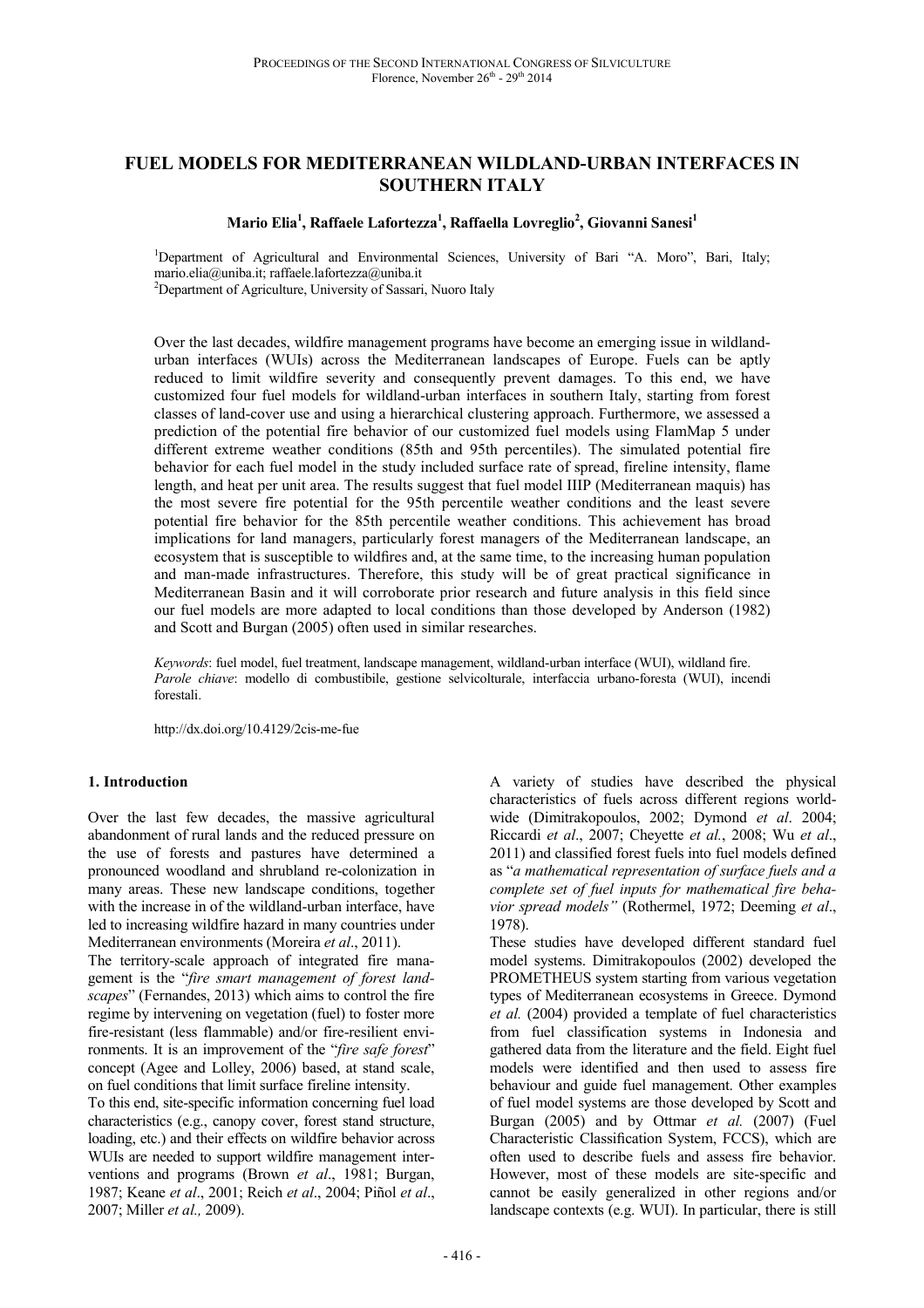a lack of knowledge on forest fuel models in southern Europe despite the fact that the extent of wildfires has increased dramatically over the past few years (San-Miguel-Ayanz *et al*., 2013).

We propose customized fuel models that are specific for wildland-urban interfaces (WUIs) in the Mediterranean landscape of Europe. We developed these fuel models by focusing on WUIs located in the Apulia region (southern Italy). We assessed the potential fire behavior of our customized fuel models under different weather conditions, using FlamMap 5 (Fire Behavior Mapping and Analysis Program, Finney 2006).Classifying forest fuels into customized fuel models is an essential step in assessing fire behavior and hazard in WUIs, especially in the context of a broader wildfire management risk analysis (Spyratos *et al*., 2007; Lutes *et al.,* 2009; Verde and Zêzere, 2010; Gorte and Bracmort, 2012).

# **2. Material and methods**

#### *2.1 Study area*

The Apulia region is the easternmost region in Italy and is located at a latitude of 39°50'-41°50' N and a longitude of 15°50'-18°50' E (Fig 1). Its climate is characterized by mild rainy winters, dry hot summers, and a remarkable water deficit from June until September. The vegetation in Apulia is affected by both physical factors and a long history of human pressures (e.g., fires, grazing, urbanization, agriculture) as is also in the rest of the south Italy. Woodlands and forests in Apulia are mainly represented (52%) by *Quercus ilex* L., *Q. pubescens* Willd, *Q. cerris* L., and *Q. coccifera* L. Pine plantations of *Pinu shalepensis* L. and *P. pinea* L. (10%) are present mainly along the coast and cover most of the Ionian arc in the South-West. The Mediterranean maquis occupies 31% of woodlands (*Phillyrea spp*., *Ruscu saculeatus* L*.*, *Pistacia lentiscus* L., *Asparagus acutifolius* L*.*, *Cistus monspeliensis* L., *C. incanus* L., *C. salvifolius* L*., Fraxinus ornus* L., *Prunus spinosa* L., and *Paliurus spinachristi* Mill.).

# *2.2 Field inventory protocol*

To characterize the landscape of the study area, we employed vectorized land-cover data collected by the regional government (http://www.sit.puglia.it) on a scale of 1:50,000. The most detailed level of these land-cover data defines the landscape according to 62 classes. Forestcover layers were extracted, and for each forest-cover class (i.e., maquis, conifer, broad-leaved, and mixed forest) field data were collected. The proportion of forestcover types was estimated within 300-m buffers (WUI) from the nearest urban areas.

According to this estimation, we selected the first 20 municipalities of the Apulia region, since they hold 60% of the entire amount of WUI forest cover in the region.

Sampling of fuels was conducted in-field according to the method by Brown *et al.* (1981) with some modifications to render it more suitable to the area landscape under investigation. Firstly, the procedure identified the sampling area using a global positioning system (GPS) and took into account the sensitivity and error (5-15 meters) of GPS. A total of 72 plots (13-m radius) were randomly located and sampled in September 2013 and the field inventory protocol is illustrated in figure 2.

### *2.3 Data sampling*

The fuel characteristics and loadings were collected according to the fire model input requirements. Live canopy fuel data were collected on the 13-m radius plot: data include diameter at breast height (cm), canopy height (m), canopy base height (m), and number of trees per hectare (Fig. 2). We used the Vertex IV hypsometer for measuring canopy height (m) and canopy base height (m), whereas canopy cover was visually estimated with reference tables and recorded in percentage categories from 10% to 100% in steps of 10. By using these measures we estimated the average canopy height and average canopy base height for each plot. Further, the average canopy bulk density for each plot was estimated using the equations developed by Cruz *et al*. (2003).

Shrub parameters were estimated on the two (1 m radius) subplots, and fuel loadings in each subplot were calculated using equations developed by the U.S. Fish & Wildlife Service (AA.VV., 1992) and in the "Fire Paradox" Project (AA. VV., 2008).

From the rectangular subplots a sample of cut grass and litter was obtained. The contents of the sealed bags were brought to the laboratory and placed in an oven. In this manner, it was possible to evaluate the dry mass of the herbaceous component and litter present on each of the four surfaces delineated by the plots during the in-field procedure.

We also calculated the fuel loadings and surface area-tovolume ratio (SA/V) employing the methods and equations developed by the U.S. Fish & Wildlife Service (AA. VV., 1992) and in the "Fire Paradox" Project (AA. VV., 2008). The number of woody pieces on the ground that intersected the measuring tape were recorded on the data sheet and subdivided by time-lag class: the diameter, measured by the caliper at the point of intersection with the transept, discriminates the time-lag class in which each single piece falls. The pieces whose central axes did not coincide with the transept were not counted (quite a singular event), whereas for the transepts that intersected a curved piece in more than one point each intersection was counted, according to the method by Brown *et al.* (1981).

The 1-h time-lag fuels (0- to 0.65-cm diameter class) included needles, leaves, small twigs, cured herbaceous plants and fine dead stems of plants. The 10- and 100-h time-lag fuels (0.65- to 2.5- and 2.5- to 7.5-c diameter classes, respectively) were small- to medium-size branches and large branches.

# **3. Results**

Hierarchical cluster analysis with relative Squared Euclidean distances and Ward's method was employed in order to develop customized fuel models by clustering all fuel plot parameters collected in the study area (Poulos *et al.*, 2007; Wu *et al*., 2011) (Tab. 1).

This approach allows to classify fuel attributes, thus avoiding errors stemming from vegetation-type-based classification, and takes into account fuel parameter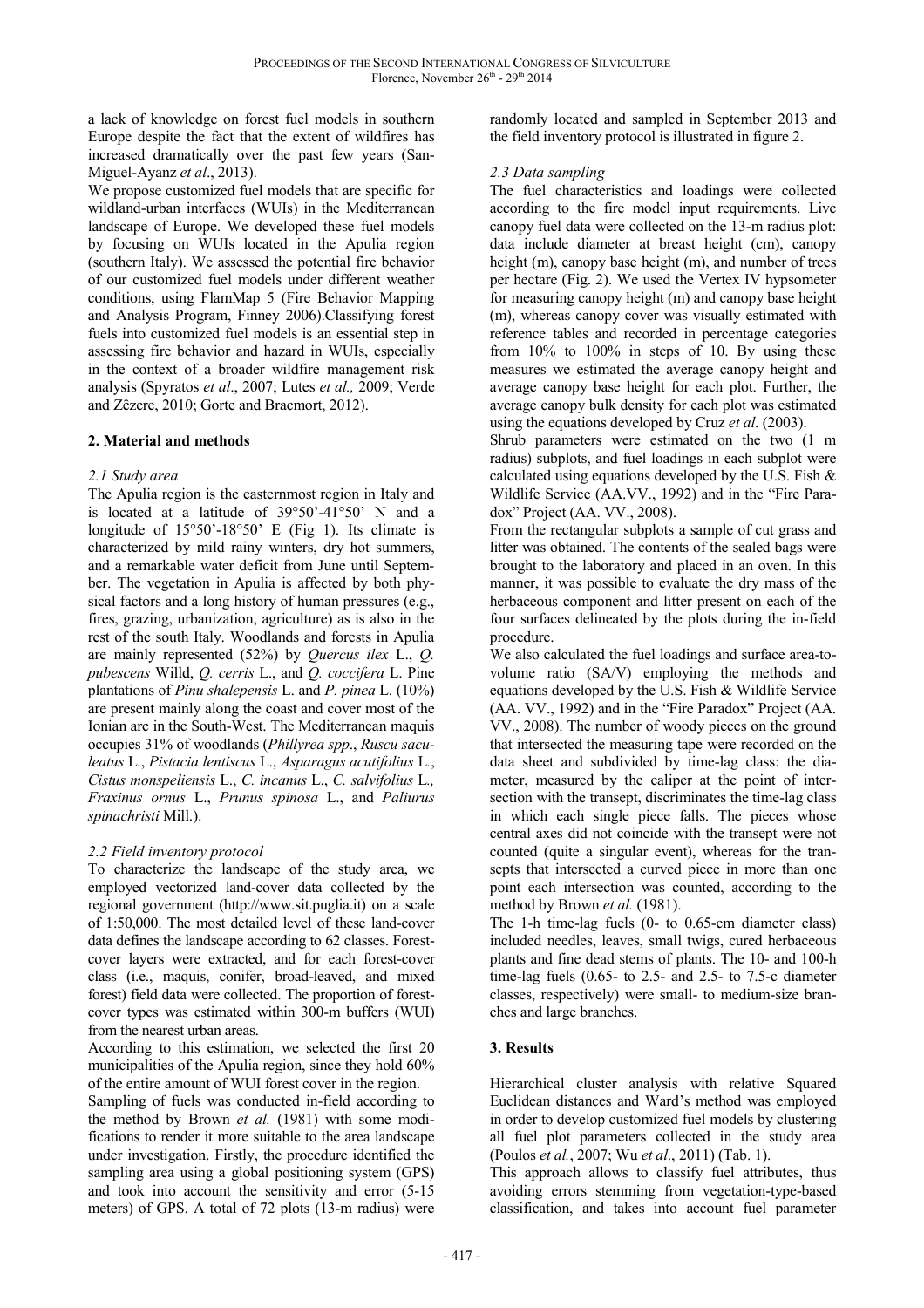variations caused by different agents such as logging, insects, disease, etc. It does not require determining the number of clusters in advance. The desired number of clusters can be achieved by 'cutting' the dendrogram at the level considered appropriate.

Despite these advantages the clustering approach could be sensitive to noise and outliers, especially if the data set is too large. Before running the cluster analysis we standardized the fuel parameters to z score to account for differences in means and variances.

Plots with similar fuel arrangements and topography were classified into different clusters according to our field knowledge; in fact, when automated classification ran counter to established field knowledge we manually reclassified the plots to the suitable clusters. Hierarchical cluster analysis was performed using the SPSS 20 statistical software package.

Following the analysis, each parameter of the fuel models represented the mean value of all the plots that were classified in the same cluster. The number of clusters ( $N= 172$ ) were determined according to the literature, since four main forest ecosystems in the Apulia region can be recognized (e.g, conifer, mixed-forest, broad-leaved and Mediterranean maquis). Therefore, we grouped four clusters to develop the four fuel models for the WUI. Non-parametric Kruskal-Wallis tests were employed to assay the significant differences of forest fuel parameters in the customized fuel models (Poulos, 2009; Wu *et al*., 2011).

The potential fire behavior for each fuel model was simulated with FlamMap 5 (Fire Behavior Mapping and Analysis Program, Finney 2006). FlamMap 5 is a GISbased model that describes potential fire behavior for constant environmental conditions (weather and fuel moisture) for each pixel within a certain landscape.

The main inputs for fire behavior simulation with FlamMap 5 were fuel models and their attributes (e.g, 1h, 10h, 100h fuels , 1h SA/V, live woody fuel load, live herbaceous fuel load, fuel moisture; see Tab. 2), terrain parameters (aspect, elevation, slope), and canopy cover. The simulated potential fire behavior for each fuel model included surface rate of spread (ROS, mmin<sup>-1</sup>), fireline intensity (FLI,  $kWm^{-1}$ ), flame length (FML, m), and heat per unit area (HUA  $\text{klm}^2$ ).

To facilitate comparisons of the potential fire behavior of the customized fuel models we employed two weather and fuel moisture scenarios to represent the burning conditions in the Apulia region (Burgan and Rothermel, 1984; Andrews *et al*., 2003).

We analyzed the frequency distribution of the extreme values of temperature, relative humidity and wind of the last 13 years (2000-2013 time period) in southern Italy and estimated the 95th and 85th percentiles (Tab. 1).

Four fuel models that differed significantly in forest fuel characteristics and local environmental conditions were identified across the Apulia region (Tab. 2-3). Figure 3 provides examples of fuel models in the WUI of Apulia where there is evidence of biomass accumulation (i.e., fuel load) due to lack of forest management. They do not correspond neither to the fuel models of Anderson (1982) nor to those of Scott and Burgan (2005).

In Table 4 we propose a qualitative comparison of our fuel models and some of the fuel models developed by Rothermel (Northern Fire Forest Laboratory, NFFL) and the ICONA project, which are frequently used in southern Europe. The difference between our fuel models and the others is more than evident. It suggests that there is a need to develop customized fuel models that are specific for WUIs in the Mediterranean landscapes of Europe.

Comparing fire behavior potential is essential to understand the flammability and combustibility of the four fuel models and the fire severity (Fig. 4). Using FlamMap 5, we computed ROS  $(m \min^{-1})$ , FLI  $(kWm^{-1})$ , FML  $(m)$  and HUA  $(kJ \, m^2)$  for each of the four fuel models of the Apulia region (Fig. 4). The fuel model IIIP (Mediterranean maquis) had the most severe potential fire behavior for the 95th percentile weather conditions and least severe potential fire behavior for the 85th percentile weather conditions. The significant values of ROS, FLI and FML were also affected by lack of canopy cover (5%). The absence of trees allowed the wind to push the fire without any resistance. Moreover, the absence of trees increased the evapotranspiration of understory layers (live herbaceous and woody fuels), which causes loss of humidity and increased ignition probability (Pyne *et al*., 1996). Instead the fuel model IP had the highest severe potential fire behavior if compared to the other fuel models for the 85th percentile weather conditions.

These findings can be explained by the fact that the increased wind speed (up to 77 km/h for the 95th percentile weather conditions) mostly affected the fuel models with open canopy cover, such as fuel models IIP and IIIP (broad-leaved and Mediterranean maquis). Fuel model IIP recorded the second highest potential fire behavior; its primary carrier of fire was broad-leaved litter (1-h fuel load) and live woody fuel (Fig. 4). However, in forest conditions associated with fuel model IIP, high values of wind speed combined with high slope may actually cause higher ROS than predicted because of spotting caused by rolling and blowing leaves (Anderson, 1982).

Based on simulations, fuel model IVP presented the lowest ROS, FLI and FML values. Our findings suggested that fuel model IVP has the least severe fire potential compared to fuel model IP and the other two fuel models for both the  $95<sup>th</sup>$  and  $85<sup>th</sup>$  percentile weather conditions. In forest ecosystems of the Apulia region associated with fuel models IP and IVP, most wildfires are surface fires, but under severe hot and dry weather conditions crowning, spotting, and torching of individual trees may occur (Lovreglio *et al*., 2010).

# **4. Discussion**

Vegetation and fuel types in southern Europe are frequently assigned to the NFFL fuel model or to the ICONA (1990) classification system.

This is understandable given the existence of ready-touse technology, gaps in knowledge and expertise, and because fuel models are usually employed to assess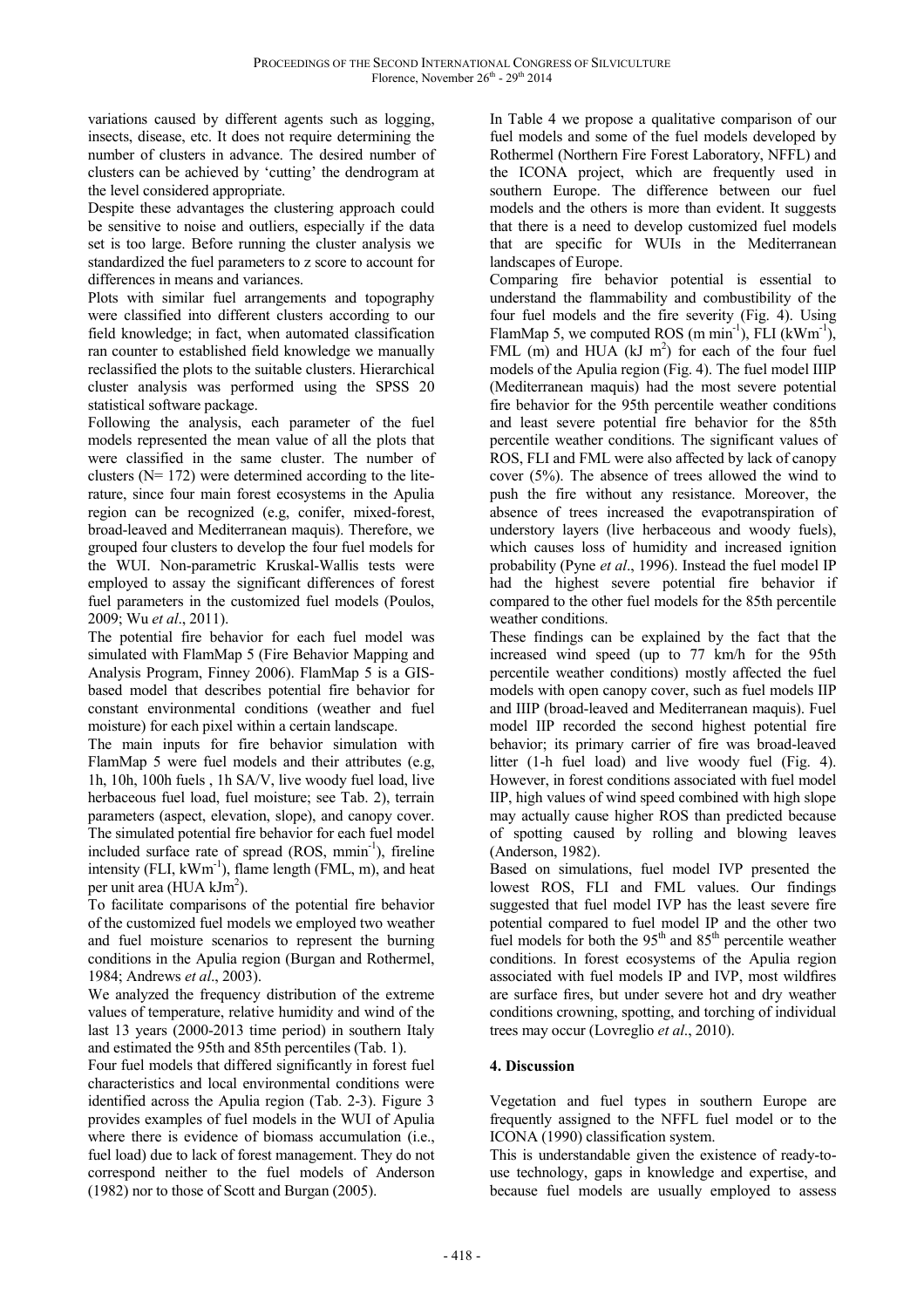possible or potential, rather than actual, fire situations (Fernandes *et al*., 2006).

Therefore, customized fuel models should be developed to describe site-specific conditions (e.g., for fuel hazard mapping or for research purposes) and to investigate the effects of fuel management practices (Fernandes and Botelho, 2004), i.e. the most appropriate prevention silvicultural practices to be applied to mitigate the hazard (i.e., the probability of fire occurrence and the difficulty to extinguish it, based on the current vegetation characteristics).

Fuel treatments are a key factor to decreasing wildfire risk (Omi and Martinson, 2002): they target different fuel components in order to achieve both forest structures and fuel characteristics which are able to reduce the likelihood of fire spread.

Fuel treatments are mainly aimed at eliminating the vertical and horizontal continuity of fuels, in order to disrupt the vertical progression of fire (passage from surface fuels to ladder fuels to canopy fuels), and its horizontal progression, especially from crown to crown (Scott and Reinhardt, 2001; Graham *et al*., 2004).

The range of possible treatments to modify forest fuels is rather wide, varying from pruning (Leone, 2002) to thinning, to mechanical thinning, to fuel mastication (Harrington, 2012) to prescribed fire (Leone *et al*., 1999; Fernandes and Botelho, 2004; Molina *et al*., 2010; Rego and Montiel, 2010; Ascoli *et al*., 2012) to grazing (Hart, 2001; Ruiz-Mirazo *et al*., 2009; Ruiz-Mirazo, 2011; Mancilla-Leytón and Martín Vicente, 2012).

In our study case critical severity simulated fires suggest interventions to reduce the fuel load through targeted silvicultural treatments:

- fuel model IP: thinning (mainly high thinning), together with prescribed burning, play the most important role in the silvicultural prevention of wildfires

- fuel model IIP: conversion of abandoned coppice trees and use of pasture together prescribed grazing system.

- fuel model IIIP: grazing is officially considered as a wildfire prevention tool in many countries such as Italy (article 3 of Law 47/1975, now repealed; many regional laws also include grazing by cattle, sheep and pig as appropriate preventive measures).

- fuel model IVP: thinning (mainly low thinning)the conifers to facilitate the process of re-naturalization of deciduous.

# **5. Conclusion**

Programs for the assessment of fuel loads and characteristics at landscape scale represent an essential step in effective wildfire management.

Our study represents an appropriate starting point for fuel model development in the Mediterranean basin. We have identified four forest fuel models in southern Italy (Apulia region) by classifying fuel parameters using a hierarchical cluster analysis. Additionally, we have simulated the potential fire behavior of the fuel models using FlamMap 5. Employing detailed information about fuel models ad hoc and their fire behavior across the WUI landscape may contribute to fuel management decision-making processes in the context of a broader wildfire management risk analysis (Gorte and Bracmort, 2012). Although the aim of this study is to provide customized fuel models for Mediterranean WUIs in southern Italy, some specific limitations must be taken into consideration.

The number of sample plots was restricted in quantity due to wildland characteristics within urban interfaces in the Apulia region, where forested areas are rather small and fragmented. In addition, the study will corroborate prior research and future analyses in this field, since our fuel models are more adapted to local conditions than those developed by Rothermel (NFFL) and ICONA, which are often used in similar research. As for any modelling approach, however, further analyses are warranted.

| <i>Weather conditions</i>                    | 95th percentile | 85th percentile |  |  |
|----------------------------------------------|-----------------|-----------------|--|--|
| 1-h moisture content $(\%)$                  | 3               | 4               |  |  |
| 10-h moisture content $(\% )$                | 4               | 5               |  |  |
| 100-h moisture content $(\% )$               | 5               | 6               |  |  |
| Live herbaceous fuel moisture content $(\%)$ | 40              | 57              |  |  |
| Live shrub fuel moisture content $(\%)$      | 70              | 87              |  |  |
| Minimum temperature $({}^{\circ}C)$          | 20              | 19,1            |  |  |
| Maximum temperature (°C)                     | 40,7            | 40              |  |  |
| Minumuim humidity $(\%)$                     | 23,6            | 29              |  |  |
| Maximum humidity (%)                         | 83,5            | 82              |  |  |
| Maximum wind speed (km/h)                    | 76,6            | 50,2            |  |  |
| Precipitation (mm)                           | 0               | 0               |  |  |

Table 1. 95<sup>th</sup> and 85<sup>th</sup> percentile weather conditions used for fire behavior simulations.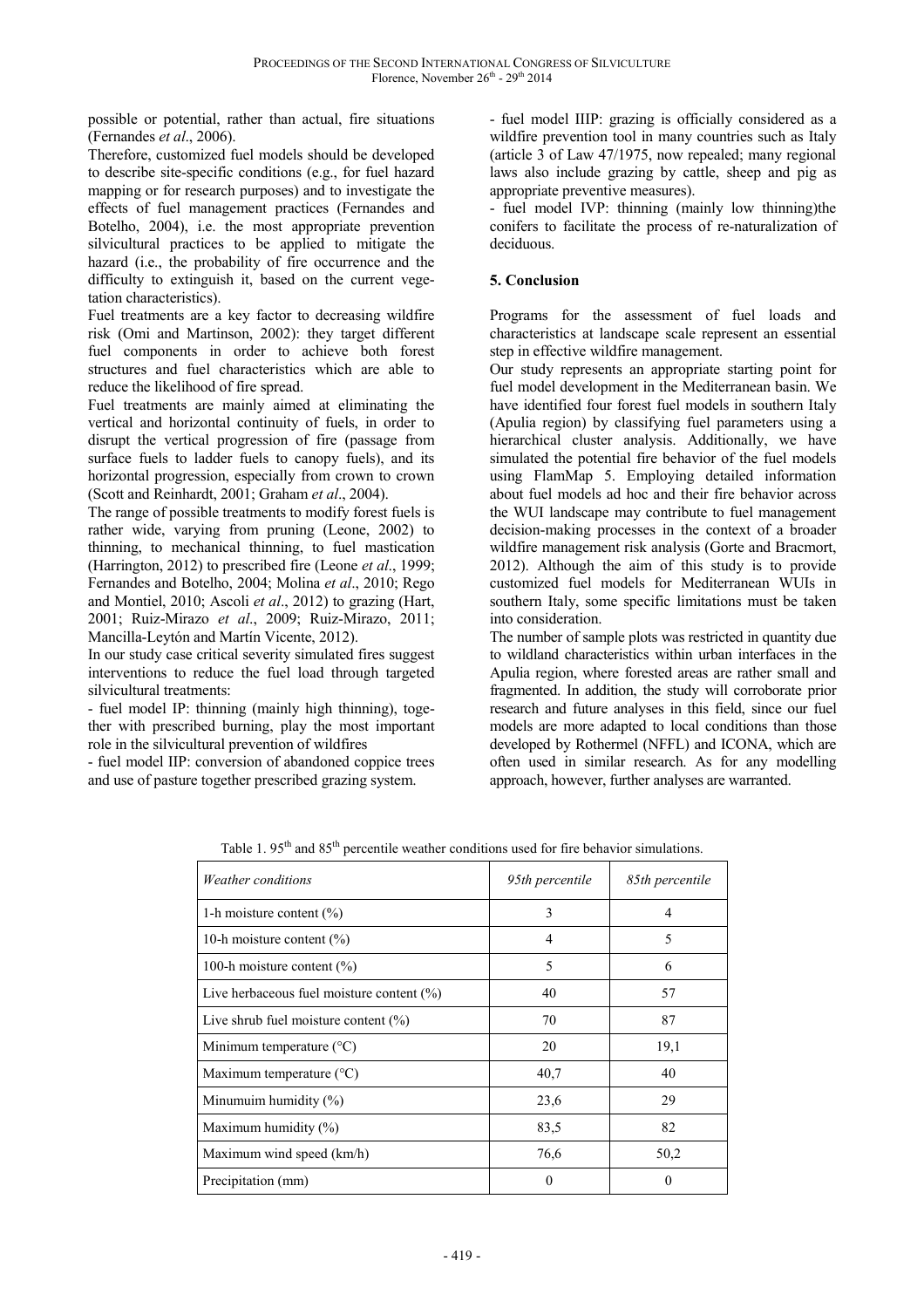| Fuel model IP                                                                                                                                                                                                                                                                                                                                                                                                                                                            | Fuel model IIP                                                                                                                                                                                                                                                                                                         | Fuel model IIIP                                                                                                                                                                                                                                                                                                                                                                                                                                                                                                                                                                      | Fuel model IVP                                                                                                                                                                                                                                                                                                                                  |
|--------------------------------------------------------------------------------------------------------------------------------------------------------------------------------------------------------------------------------------------------------------------------------------------------------------------------------------------------------------------------------------------------------------------------------------------------------------------------|------------------------------------------------------------------------------------------------------------------------------------------------------------------------------------------------------------------------------------------------------------------------------------------------------------------------|--------------------------------------------------------------------------------------------------------------------------------------------------------------------------------------------------------------------------------------------------------------------------------------------------------------------------------------------------------------------------------------------------------------------------------------------------------------------------------------------------------------------------------------------------------------------------------------|-------------------------------------------------------------------------------------------------------------------------------------------------------------------------------------------------------------------------------------------------------------------------------------------------------------------------------------------------|
| Representative of<br>coniferous forests<br>characterized by heavily<br>branched <i>P. halepensis</i> , <i>P.</i><br>pinaster, and P. pinea.<br>Large amount of fuel loa-<br>ding in the dead woody fuel<br>class $(18.58 \text{ Mg/ha})$ with the<br>highest value for 1-h fuel<br>load $(15.67 \text{ Mg/ha})$ .<br>Lowest fuel loading in the<br>live woody fuel class with<br>relatively low values of live<br>herbaceous fuel load (up to<br>$0.71 \text{ Mg/ha}$ ). | Representative of broad-<br>leaved forests mainly do-<br>minated by $Q$ . ilex and $Q$ .<br><i>pubescens.</i><br>Highest value of woody<br>fuel load $(9.04 \text{ Mg/ha})$ ,<br>most likely due to a slow<br>transition process to Medi-<br>terranean maquis.<br>Low presence of grass-<br>land, $0.77 \text{ Mg/ha}$ | Representative<br>of<br>the<br>Mediterranean maquis. Showed<br>the highest value of live fuel<br>load $(10.44 \text{ Mg/ha})$ due to the<br>rich biodiversity of species<br>including P. lentiscus (L.), P.<br>terebinthus (L.), Rosa canina<br>(L.), Crataegus monogyna<br>(Jacq.), Phillyrea spp., Rhamnus<br>alaternus (L.), Erica arborea<br>(L.), Rubus ulmifolius Schott.),<br>Smilax aspera (L.), Calycotome<br>spinosa (L.) and Arbutus unedo<br>(L.).<br>Abundant presence<br>of live<br>herbaceous fuel load (6.34<br>Mg/ha) together with low cano-<br>py cover $(5\%)$ . | Presented the highest value<br>in dead fuel load classes<br>$Mg/ha$ ) with the<br>(25.37)<br>largest amount of both 10-h<br>and 100-h fuel load (5 and<br>6.06 Mg/ha, respectively). As<br>for fuel model IP, model IVP<br>was characterized by dense<br>and closed canopy cover<br>$(92%)$ and a high value of<br>fuel bed depth (up to 60 cm) |

| Table 3. Customized fuel models and their characteristics: Mean values $(\pm SE)$ . |  |
|-------------------------------------------------------------------------------------|--|
|-------------------------------------------------------------------------------------|--|

|                                            | Fuel model           |                     |                      |                     |  |  |
|--------------------------------------------|----------------------|---------------------|----------------------|---------------------|--|--|
| Forest fuel characteristics                | IP                   | <b>IIP</b>          | <b>HIP</b>           | <b>IVP</b>          |  |  |
| Dead fuel load (Mg/ha)                     | 18,58                | 13,5                | 9,08                 | 25,37               |  |  |
| $-1-h$ **                                  | ± 0,79<br>15,67      | 11,54<br>$\pm 0.78$ | $8,46 \pm 0,86$      | 14,31<br>± 1,15     |  |  |
| $-10-h$ **                                 | 2,20<br>$\pm 0,30$   | $\pm 0,34$<br>1,66  | $\pm 0.18$<br>0,51   | 5,00<br>$\pm 0,33$  |  |  |
| $-100-h$ **                                | $\pm 0.20$<br>0,71   | $\pm 0.12$<br>0,30  | $\pm 0.07$<br>0,11   | $6,06 \pm 1,14$     |  |  |
| Live fuel load $(Mg/ha)$                   | 4,39                 | 9,81                | 10,44                | 5,97                |  |  |
| - Herbaceous**                             | ± 0,32<br>0,71       | $\pm 0.32$<br>0,77  | $6,34 \pm 1,10$      | ± 0,46<br>0,46      |  |  |
| - Woody*                                   | $3,68 \pm 0,89$      | $9,04 \pm 1,78$     | $4,10 \pm 1,18$      | $\pm 1,55$<br>5,51  |  |  |
| $1-h$ SA/V**                               | 5278,61<br>± 166,32  | ± 359,64<br>4165,51 | $2256,80 \pm 133,59$ | 4457,21<br>± 463,36 |  |  |
| Fuel bed depth (cm)*                       | 41,21<br>± 4.99      | $53,62 \pm 3,21$    | $50,80 \pm 4,18$     | 59,06<br>± 4,57     |  |  |
| Canopy cover $(\%)$ **                     | ± 2,20<br>93         | ± 6,36<br>59.       | $5 \pm 3.90$         | 92<br>± 1,83        |  |  |
| Canopy Height (m)**                        | 13,03<br>± 0,72      | $\pm 0.89$<br>3,13  | $0.00 \pm 0.00$      | ± 1,51<br>8,27      |  |  |
| Canopy Base Height (m)**                   | ± 0,46<br>6,13       | ± 0,42<br>1,37      | $0,00 \pm 0,00$      | $\pm 0.77$<br>3,79  |  |  |
| Canopy Bulk Density $Kg/m^3$ <sup>**</sup> | 0.05<br>$\pm 0.01$   | $\pm 0.00$<br>0.01  | 0,00<br>$\pm 0.00$   | $\pm 0.01$<br>0.03  |  |  |
| Slope $(\%)$ **                            | 5,90<br>± 1,37       | 11,29<br>± 1,58     | $3,04 \pm 0.99$      | $10,68 \pm 3,11$    |  |  |
| Aspect $(^\circ)$                          | 98,59<br>$\pm 15,10$ | ± 17,89<br>155,87   | 95,32<br>± 31,98     | ± 20,69<br>104,06   |  |  |
| Elevation $(m)^*$                          | $139.96 \pm 38.62$   | $201,04 \pm 30,20$  | $74.92 \pm 29.29$    | $235,22 \pm 89,88$  |  |  |

Asterisks indicate significant differences between fuel models according to the Kruskal–Wallis test, with \* indicating significance at the *P*<0.05, \*\* indicating significance at the *P*<0.01.

SA/V Surface area to volume ratio.

Table 4. A qualitative comparison between our fuel models and the corresponding fuel models developed by Rothermel (NFFL) and by the ICONA.

|                          |                 | Fuel model |      |      |      |                |      |                |      |
|--------------------------|-----------------|------------|------|------|------|----------------|------|----------------|------|
|                          |                 |            | IP   | 10   | IIP  | $\overline{4}$ | IIIP | $\overline{7}$ | IVP  |
| Rotheremel-Albini (NEFL) | 1 h (Mg/ha)     | 2,7        | 15,6 | 6,4  | 11,5 | 12,4           | 8,5  | 2,7            | 14,3 |
|                          | 10 h (Mg/ha)    | 4,7        | 2,2  | 5,5  | 1,6  | 9,9            | 0.5  | 4,7            | 5    |
|                          | $100 h$ (Mg/ha) | 3,7        | 0,7  | 11,1 | 0,3  | 4,5            | 0,1  | 3,7            | 6    |
|                          | Live $(Mg/ha)$  | 0,3        | 4,4  | 4,5  | 9,8  | 12,4           | 5,9  | 0,3            | 6    |
| <b>ICONA</b>             | 1 h (Mg/ha)     | 2,5        | 15,6 | 6,7  | 11,5 | 11,2           | 8,5  | 2,5            | 14,3 |
|                          | 10 h (Mg/ha)    | 4,2        | 2,2  | 4,5  | 1,6  | 9              | 0.5  | 4,2            | 5    |
|                          | 100 h (Mg/ha)   | 3,4        | 0,7  | 11,2 | 0,3  | 4,5            | 0,1  | 3,4            | 6    |
|                          | Live $(Mg/ha)$  | 0,8        | 4,4  | 4,5  | 9,8  | 11,2           | 5,9  | 0,8            | 6    |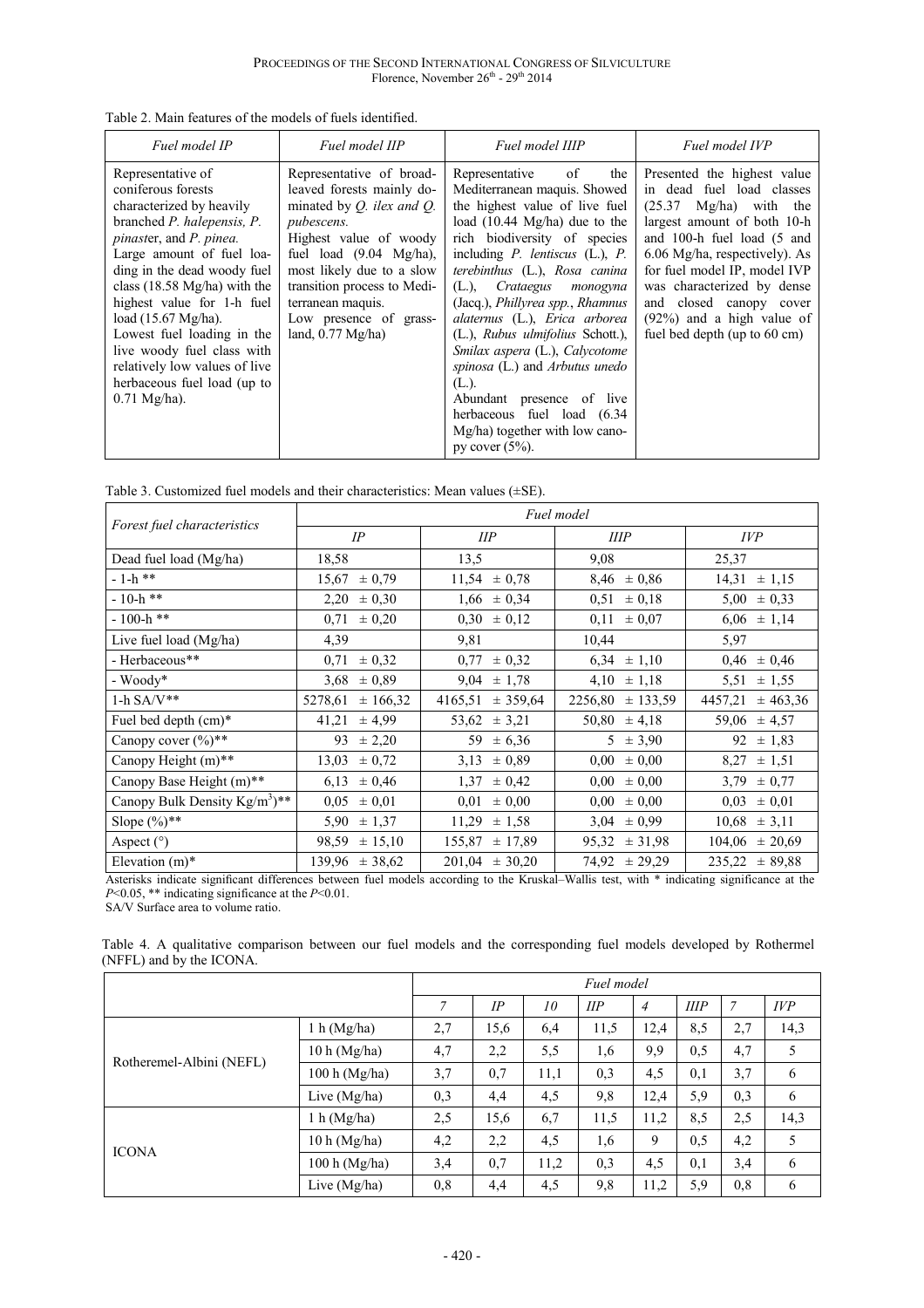

Figure 1. Map of the Apulia region in southern Italy. The position of 72 sample plots across the region is shown.



Figure 2. The field inventory plot is illustrated. Crown parameters were measured in the 13-m radius plot; 1-m radius circular areas were used for sampling woody shrubs characteristics; herbaceous and litter loadings were estimated within 30x60-cm rectangular frames; four measurements of duff and litter depth were taken at different distances from the center of the sampling plot; and fallen dead woody material was sampled along the 15-m transect.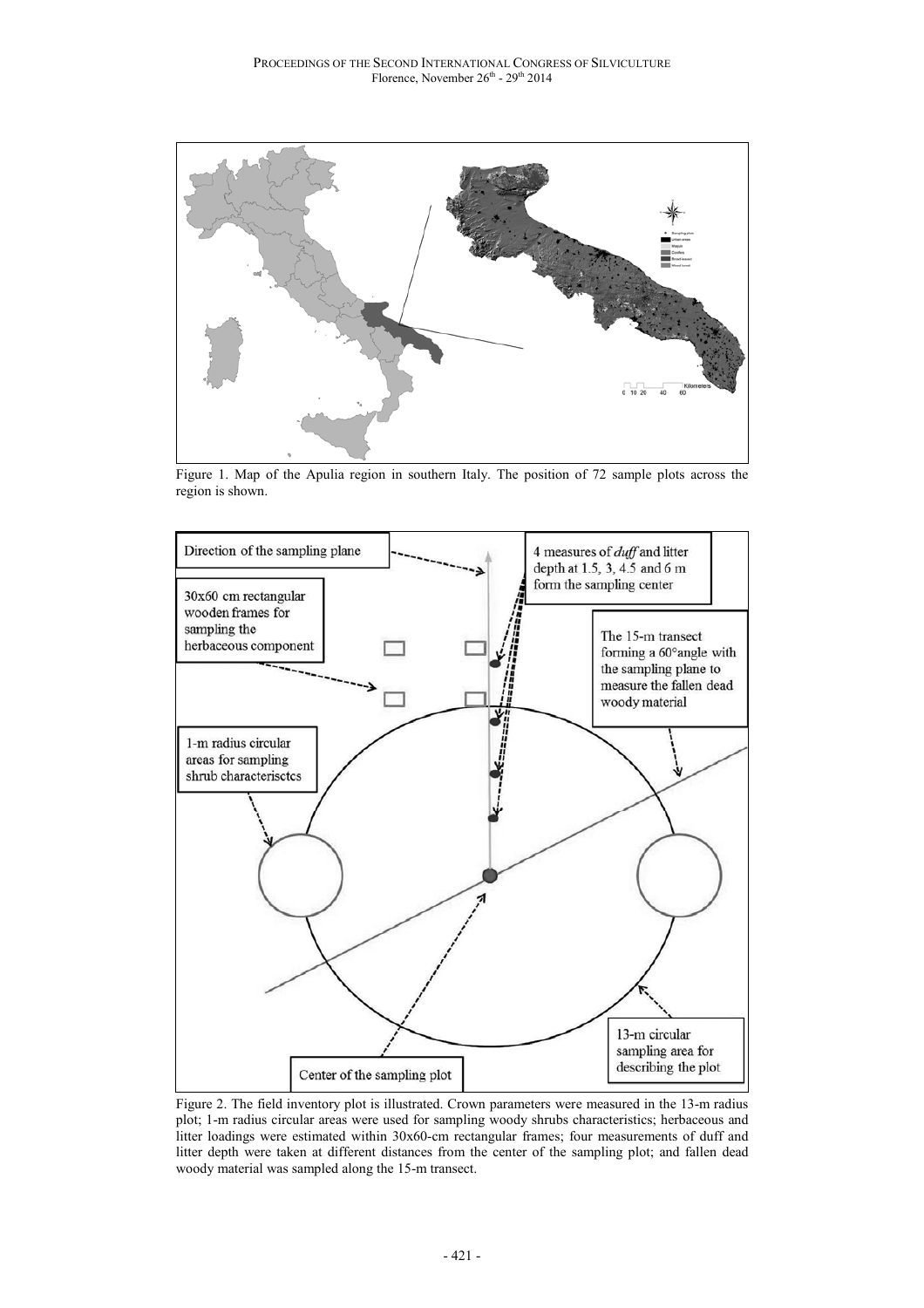

Figure 3. Examples of fuel model types observed in the study area: (a) Fuel model IP, (b) Fuel model IIP, (c) Fuel model IIIP, and (d) Fuel model IVP. Biomass accumulation is evident due to lack of forest management.



Figure 4. ROS (m min<sup>-1</sup>) (a), FLI (kWm<sup>-1</sup>) (b), HUA (kJ m<sup>2</sup>) (c) and FML (m) (d) were computed for each of the four fuel models in the WUI landscape of the Apulia region under the 95<sup>th</sup> and 85<sup>th</sup> percentile weather conditions.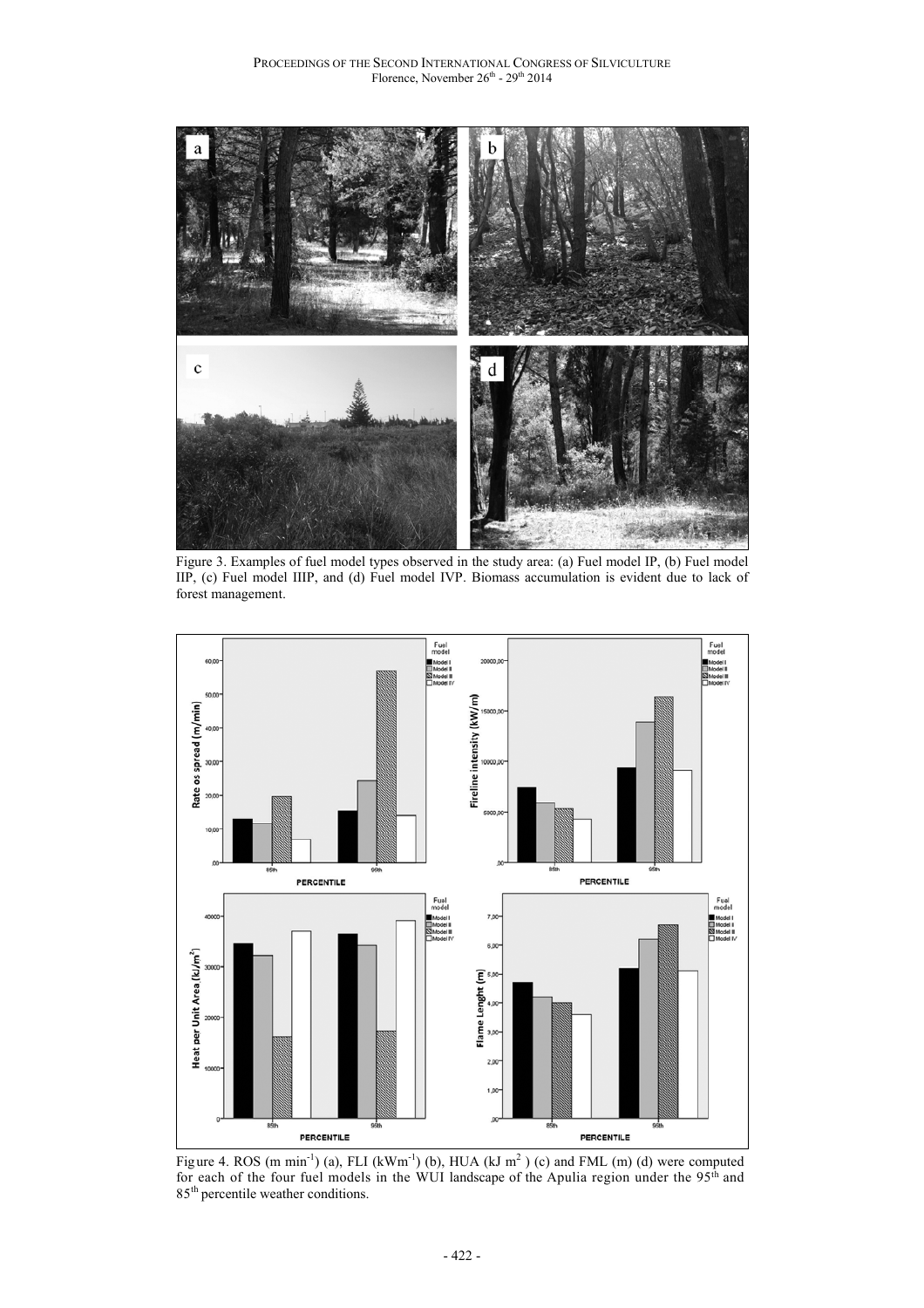#### **RIASSUNTO**

#### **Modelli di combustibile ad hoc per le aree di interfaccia urbano-foresta del sud Italia**

La gestione integrata dei combustibili al fine di ridurre il rischio di incendi gioca un ruolo chiave soprattutto in aree densamente popolate poste in prossimità di territori forestali: le cosiddette aree di interfaccia urbano-foresta (wildland-urban interface, WUI). Il combustibile vegetale può essere opportunamente modificato per ridurre la probabilità di propagazione, contenere la severità degli incendi e prevenire danni a cose e persone. Lo studio ha previsto lo sviluppo di quattro modelli di combustibile ad hoc per le aree di interfaccia urbano-foresta del sud Italia (Puglia), utilizzando un approccio di "clustering" gerarchico che consente di raggruppare le caratteristiche del combustibile presente in specifici modelli per un dato paesaggio. Utilizzando FlamMap 5 è stato simulato il comportamento del fuoco potenziale in due differenti scenari climatici (85esimo e 95esimo percentile) per la stima della velocità del fronte di fiamma (ROS), intensità lineare (FLI), lunghezza del fronte di fiamma (FML) e calore per unità di superficie (HUA). I risultati hanno suggerito che il modello di combustibile IIIP (macchia mediterranea), presenta i valori più alti di ROS e FLI nel caso dello scenario al 95esimo percentile e valori leggermente meno elevati nel caso dello scenario all'85esimo percentile delle condizioni climatiche. Lo studio suggerisce possibili indicazioni di gestione del territorio forestale mediterraneo, molto suscettibile agli incendi boschivi e caratterizzato da un crescente processo di urbanizzazione in ambito di WUI. I modelli di combustibile, sviluppati ad hoc si adattano meglio agli ecosistemi forestali mediterranei rispetto a quelli standard spesso usati in ricerche analoghe.

#### **BIBLIOGRAPHY**

- AA. VV., 1992 *Fuel and Fire Effects Monitoring Guide*. U.S. Fish & Wildlife Service, pp.674.
- AA. VV., 2008 *Review of fuel description methods*. Deliverable D3.4-2 of the Integrated Project "Fire Paradox", Project no. FP6-018505, European Commission, pp. 57.
- Agee J.K., Lolley M.R., 2006 *Thinning and prescribed fire effects on fuels and potenti*al *fire behaviour in an eastern Cascades Forest, Washington, USA*. Fire Ecology, 2: 3-19.
- http://dx.doi.org/10.4996/fireecology.0202003
- Anderson H.E., 1982 *Aids to determining fuel models for estimating fire Anderson behavior*. Ogden, UT: US Department of Agriculture, Forest Service, Intermountain Forest and Range Experimental Station, Gen. Tech. Rep. INT-122.
- Andrews P.L., Loftsgaarden D.O., Bradshaw L.S., 2003 *Evaluation of fire danger rating indexes using logistic regression and percentile analysis*. International Journal of Wildland Fire, 12: 213-226. http://dx.doi.org/10.1071/WF02059
- Ascoli D., Catalanotti A., Valese E., Cabiddu S., Delogu G., Driussi M., Esposito A., Leone V., Lovreglio R., Marchi E., Mazzoleni S., Rutigliano F.A., Strumia S., Bovio G., 2012 – *Esperienze di fuoco prescritto in Italia: un approccio integrato per la prevenzione degli incendi boschivi*. Forest@- Journal of Silviculture & Forest Ecology, 9 (1): 20-38.
- Birot Y., 2009 *Living with wildfires: What science can tell us*. EFI Discussion paper 15/2009. European Forest Institute, Joensuu, Finland.
- Brown J.K., Oberheu R.D., Johnston C.M., 1981 *Handbook for inventorying surface fuels and biomass in the Interior West*. Ogden, UT: US Department of Agriculture, Forest Service, Intermountain Forest and Range Experimental Station, Gen. Tech. Rep. INT-129.
- Burgan R.E., 1987 *Concepts and interpreted examples in advanced fuel modeling*. USDA Forest Service Gen. Tech. Rep. INT-238.
- Burgan R.E., Rothermel R.C., 1984 *BEHAVE: Fire behavior prediction and fuel modeling system-FUEL subsystem*. USDA Forest Service Gen. Tech. Rep. INT-167
- Cheyette D., Rupp S.T., Rodman S., 2008  *Developing Fire Behavior Fuel Models for the Wildland-Urban Interface in Anchorage, Alaska*. West J Appl For., 23: 149-155.
- Cruz M.G., Alexander M.E., Wakimoto R.H., 2003 *Assessing canopy fuel stratum characteristics in crown fire prone fuel types of western North America.* International Journal of Wildland Fire, 12: 39-50. http://dx.doi.org/10.1071/WF02024
- Deeming J.E., Burgan R.E., Cohen J.D., 1978 *The National Fire-Danger Rating System*. USDA Forest Service Gen. Tech. Rep. INT-39.
- Dimitrakopoulos A.P., 2002 *Mediterranean fuel models and potential fire behavior in Greece*. International Journal of Wildland Fire, 11: 127-130. http://dx.doi.org/10.1071/WF02018
- Dymond C.C., Roswintiarti O., Brady M., 2004 *Characterizing and mapping fuels for Malaysia and western Indonesia*. International Journal of Wildland Fire, 13: 323-334.

http://dx.doi.org/10.1071/WF03077

Fernandes P.M., Botelho H.S., 2003 – *A review of prescribed burning effectiveness in fire hazard reduction*. International Journal of Wildland Fire, 12: 117-128.

http://dx.doi.org/10.1071/WF02042

Fernandes P., Botelho H., 2004 – *Analysis of the prescribed burning practice in the pine forest of northwestern Portugal*. Journal of Environmental Management, 70: 15-26.

http://dx.doi.org/10.1016/j.jenvman.2003.10.001

Fernandes P., Luz A., Loureiro C., Ferreira-Godinho P., Botelho H., 2006 – *Fuel modelling and fire hazard assessment based on data from the Portuguese National Forest Inventory*. Forest Ecology and Management, 234S-S229.

http://dx.doi.org/10.1016/j.foreco.2006.08.256

Fernandes P.M., 2013 – *Fire smart management of forest landscapes in the Mediterranean basin under global*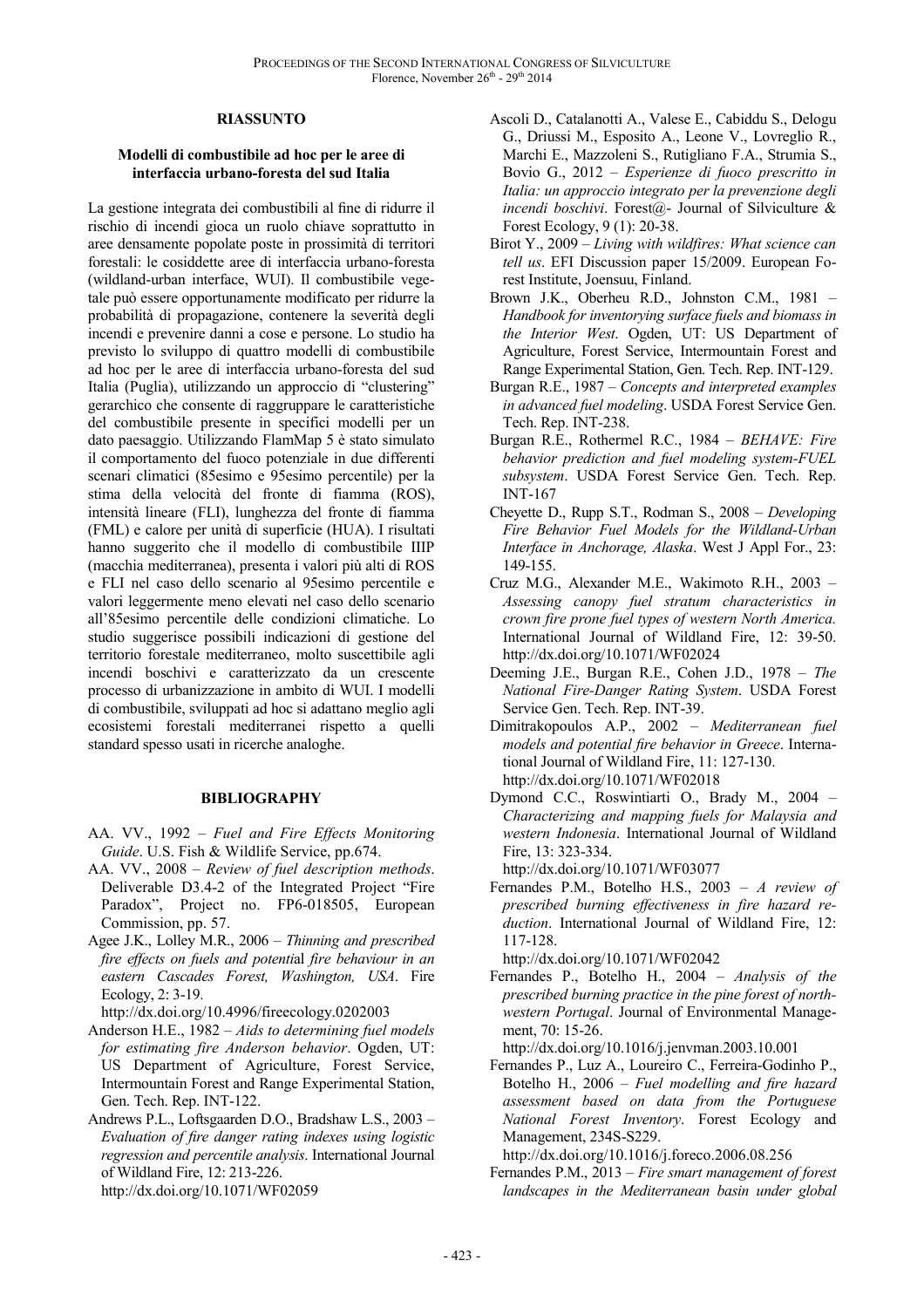*change*. Landscape and Urban Planning, 110: 175-182. http://dx.doi.org/10.1016/j.landurbplan.2012.10.014

- Gorte R.W., Bracmort K., 2012 *Wildfire protection in the wildland-urban interface*. CRS Report for Congress, Congressional Research Service, January 23, 2012
- Graham R.T., McCaffrey S.M., Jain T.B., 2004 *Science basis for changing forest structure to modify wildfire behavior and severity*. General Technical Report RMRS-GTR-120. Fort Collins, Colorado: U.S. Department of Agriculture, Forest Service, Rocky Mountain Research Station, pp. 43.
- Hart S.P., 2001 *Recent Perspectives in Using Goats for Vegetation Management in the USA*. J. Dairy Sci., 84 (E. Suppl.): 170-176. http://www.uky.edu/Ag/AnimalSciences/goats/pubs/ s.hart%20overview%20veg.%20management.pdf
	- accessed 11.27. 2012
- Harrington T.B., 2012 *Silvicultural Basis for Thinning Southern Pines: Concepts and Expected Responses*. Georgia Forestry Commission. http://www.gfc.state.ga.us/resources/publications/Silvi culturalApproaches.pdf accessed 11.29. 2012
- ICONA, 1987 e 1990 *Clave fotografica para la identification de modelos de combustibile*. Istituto Nacional para la Conservacion de la Naturaleza (ICONA), Area de Defensa contra Incendios Forestales, Madrid. Vol. 2.
- Keane R.E., Burgan R., Van Wagtendonk J., 2001 *Mapping wildland fuels for fire management across multiple scales: integrating remote sensing, GIS, and biophysical modeling*. International Journal of Wildland Fire, 10: 301-319.

http://dx.doi.org/10.1071/WF01028

- Leone V., Signorile A., Gouma V., Pangas N., Chronopoulou-Sereli A., 1999 – *Obstacles in prescribed fire use in Mediterranean countries: early remarks and results of the Fire Torch project*. In: Proceedings of the "DELFI International Symposium. Forest Fires: Needs and Innovations". Athens (Greece), Nov. 18-19 1999: pp. 132-136.
- Leone V., 2002 *Forest management: pre and post fire practices*. In: Fire, Landscape and Biodiversity: An Appraisal of the Effects and Effectiveness. Pardini, G., Pintó, J. (Eds.). Diversitas, Universitat de Girona, pp. 117–141.
- Lovreglio R., Leone V., Giaquinto P., Notarnicola A., 2010 – *Wildfire cause analysis: four case-studies in southern Italy*. iForest, 3: 8-15.
- Lutes D.C., Keane R.E., Caratti J.F., 2009 *A surface fuel classification For estimating fire effects*. International Journal of Wildland Fire, 18: 802-814. http://dx.doi.org/10.1071/WF08062
- Mancilla-Leytón J.M., Martín Vicente A., 2012 *Biological fire prevention method: Evaluating the effects of goat grazing on the fire-prone Mediterranean scrub*. Forest Systems, 21(2): 199-204. http://revistas.inia.es/index.php/fs/article/download/228 9/1679 accessed 11.28.2012
- Miller J.D., Safford H.D., Crimmins M., Thode A.E., 2009 – *Quantitative evidence for increasing forest fire severity in the Sierra Nevada and southern Cascade*

*Mountains, California and Nevada, USA*. Ecosystem, 12: 16-32.

http://dx.doi.org/10.1007/s10021-008-9201-9

Molina D., Castellnou M., García-Marco D., Salgueiro. A., 2010 – *Improving fire management success through fire behaviour specialists*. In: Towards Integrated Fire Management Outcomes of the European Project Fire Paradox (Silva JS, Rego F, Fernandes P, Rigolot E eds). Research Report 23, European Forest Institute, Joensuu, Finland, pp. 105-119.

http://www.efi.int/portal/virtual\_library/publications/re search\_reports/23 accessed 11.27.2012

Moreira F., Viedma O., Arianoutsou M., Curt T., Koutsias N., Rigolot E., Barbati A., Corona P., Vaz P., Xanthopoulos G., Mouillot F., Bilgili E., 2011 – *Landscape-wildfire interaction in southern Europe: Implications for landscape management.* Journal of Environmental Management, 92: 2389-2402.

http://dx.doi.org/10.1016/j.jenvman.2011.06.028 Omi P.N., Martinson E.J., 2002 – *Effects of fuels treatment on wildfire severity*. Final report submitted to the Joint Fire Science Program Governing Board. March 25, 2002. Western Forest Fire Research Center, Colorado State University. Fort Collins, CO. http://www.ntc.blm.gov/krc/uploads/399/Effects%20of %20Fuels%20Treatment%20on%20Wildfire%20Sever

- ity.pdf. (Last accessed 11.27. 2012). Ottmar R.D., Sandberg D.V., Riccardi C.L., Prichard S.J., 2007 – *An overview of the fuel characteristic classification system-quantifying, classifying, and creating fuelbeds for resource planning*. Canadian Journal of Forest Research, 37: 2383-2393. http://dx.doi.org/10.1139/X07-077
- Piñol J., Castellnou M., Beven K.J., 2007 *Conditioning uncertainty in ecological models: Assessing the impact of fire management strategies*. Ecological Modelling, 207: 34-44.

http://dx.doi.org/10.1016/j.ecolmodel.2007.03.020

- Poulos H.M., 2009 *Mapping fuels in the Chihuahuan Desert borderlands using remote sensing, geographic information systems, and biophysical modeling*. Canadian Journal of Forest Research, 39: 1917-1927. http://dx.doi.org/10.1139/X09-100
- Poulos H.M., Camp A.E., Gatewood R.G., Loomis L., 2007 – *A hierarchical approach for scaling forest inventory and fuels data from local to landscape scales in the Davis Mountains, Texas,USA*. Forest Ecology and Management, 244: 1-15.

http://dx.doi.org/10.1016/j.foreco.2007.03.033

- Pyne S.J., Andrews P.L., Laven R.D., 1996 *Introduction to wildland fire*. 2nd edn. Wiley, New York
- Rego F., Montiel C., 2010 *Lessons Learned and the Way Ahead. In: Best practices of fire use - prescribed burning and suppression fire programmes in selected case-study regions in Europe.* In: Research Report 24. European Forest Research Institute. Montiel C, Krauss D eds. Joensuu, Finland, pp. 165-169.

http://www.efi.int/portal/virtual\_library/publications/re search\_reports/24/ accessed 11.27. 2012

Reich R.M., Lundquist J.E., Bravo V.A., 2004 – *Spatial models for estimating fuel loads in the Black Hills, South Dakota*, USA. Int J Wildland Fire, 13:119-129.